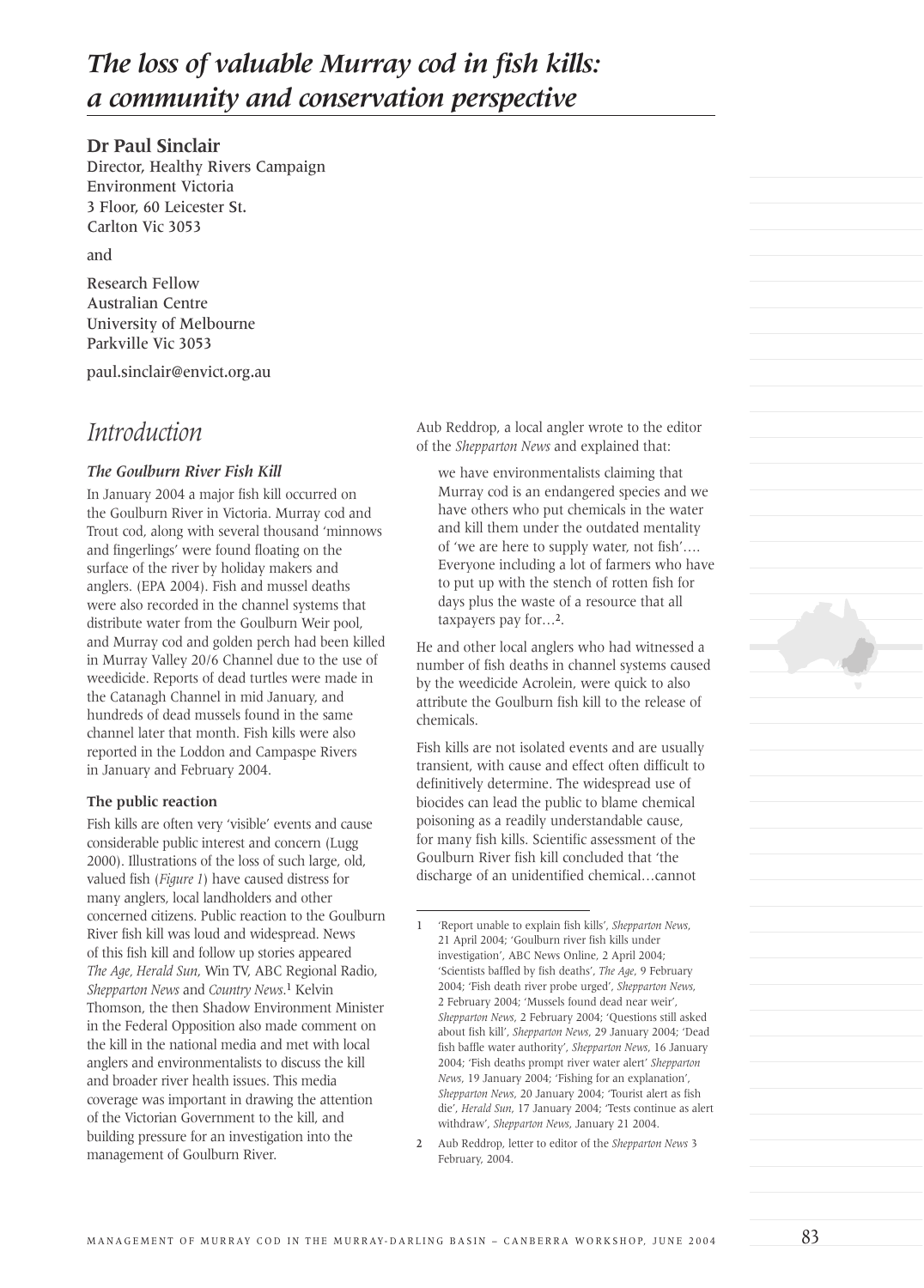

Figure 1. Dead cod from recent fish kills: (Clockwise from top left) Goulburn River, Broken Creek, Darling River, Darling River

be excluded, but must be regarded as unlikely' as a cause (EPA 2004). Biocide use is however, widespread, with a conservative estimate of 45 biocides, possibly involving the use of up to 77 active ingredients, likely to be used in the Goulburn-Broken catchment (Ecos 2004). Herbicides are routinely applied to Goulburn-Murray Water channels (more than one application per year) and drains (up to 3 applications per year), to control weeds. Members of the public also often requested 'weed' control in natural waterways and these requests are assessed on an individual basis (Ecos 2004). Brown *et al*. (2003) reported extensive mortality of carp as a side effect of herbicide use in channel management. In January 2004, fish and mussel deaths were recorded in the channel systems that distribute water from the Goulburn Weir pool; Murray cod and golden perch were killed in Murray Valley 20/6 Channel due to the use of weedicide; reports of dead turtles were made in the Cattanach Channel and hundreds of dead mussels were later found in the same channel<sup>3</sup> (EPA 2004).

Public outrage and frustration at the Goulburn fish kill was also exacerbated by concern at the steady decline of native fish populations in the Goulburn River. Fred Bloetz and Wally Cubbin, office bearers at the Nagambie Angling Club,

stated that they had 'seen one of the State's best freshwater fishing spots degraded by irrigation needs'. They say the river system began to degrade in 1990, it 'is not getting enough environmental flows and proper flushes' and 'every year the water deteriorates and deteriorates. What they've got is the longest drain in Victoria.'<sup>4</sup> The Goulburn River fish kill was described as an 'environmental disaster' by senior Goulburn Murray Water staff, with many native fish biologists, anglers and community members supporting this view. Fish kills such as these are now generally viewed by the public as symptoms of rivers under stress from competing interests, and an overall decline in river health. Indeed, 'there is substantial evidence that the Goulburn River downstream of Lake Eildon is highly stressed' (EPA 2004).

The public reaction to these fish kills show that public concern for the health of native fish populations has moved beyond local anglers into the broader community. Interest from metropolitan media indicates there is now also a broader popular understanding that native fish are an important indicator of overall river health (EPA 2004). Frustration has been expressed at the lack of public access to information regarding these fish kills, including details of fish numbers, progress and results of investigations, and subsequent management actions.

<sup>3</sup> Correspondence between Environment Victoria and Goulburn Murray Water. 4 Fred Bloetz and Wally Cubbin, *The Age*, 9 February, 2004.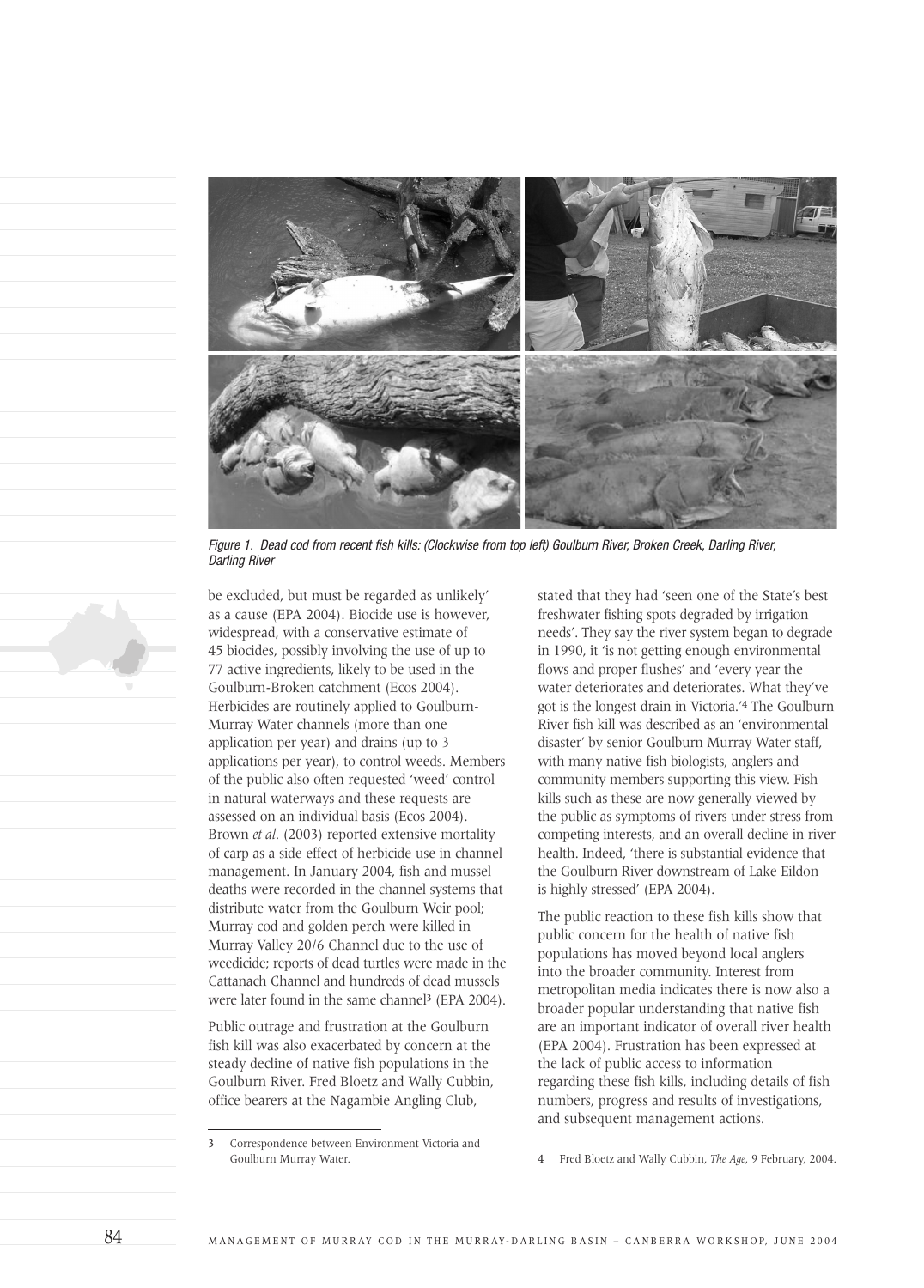Environment Victoria (EV), a non-government organisation that campaigns on river health issues, drew local and metropolitan media attention to the Goulburn kill in 2004 after becoming frustrated with the response to a previous kill of about 200 mature Murray cod in the Broken Creek in 2002. Despite claims that the Broken Creek kill was 'a terrible loss of native fish and we need to understand the reasons why this has occurred and how we can reduce the chance of this happening again'<sup>6</sup> the promised investigation was never established. There was also concern that agencies were actively ignoring or were ignorant of the significance of the Broken Creek fish kill. Illustration of a failure to grasp its significance was highlighted by the response of the Victorian Dry Seasonal Conditions Taskforce to concerns raised about the Broken Creek fish kill. In response to the question: 'Does drought pose a risk to the survival of our freshwater species?', the former Executive Director of the Fisheries Division concluded that 'for Murray cod and golden perch, the answer is a definite no and it is difficult to foresee even a minor loss of genetic diversity' (McLoughlin, 2002). This was despite the fact that a scientific report on Murray cod commissioned by Environment Australia concluded 'the integrity of wild populations (genetic biodiversity) and of the ecosystems which support them (ecological biodiversity) are seriously threatened' (Kearney & Kildea 2001). It was also suggested by the Fisheries Division that current water management regimes benefited Murray cod because 'we do not see the low levels in our rivers that would have been experienced prior to river regulation' and that 'native fish were adapted to drought'. Regulation of the Goulburn-Broken River system has in fact caused large increases in the duration of low flows (Cottingham *et al*. 2003).

The Broken Creek fish kill had shown that key management agencies appeared predisposed to consider fish kills as naturally occurring events, rather than accepting that they may be, at least in part, a consequence of river regulation and an over-allocation of water resources and waterway management actions. The Acting Chief Executive of Goulburn Murray Water, explained that while the death of 200 mature Murray cod in Broken

Creek was 'unfortunate…it is interesting to note that there are anecdotal reports of such kills occurring in the past'<sup>7</sup>. This ignored the inability of fish to escape because of the presence of weirs, of regulated flows, elevated nutrient levels and the incapacity of depleted and fragmented populations to recover from natural disturbance events such as drought. Indeed, Broken Creek Murray cod populations appear not to have recovered, perhaps contributed to by the limited operation of the fishway to allow recolonisation (Butcher 2003; S. Saddlier unpubl. data).

Fish kills can be related to low flows, particularly in times of drought. The response of agencies to the Broken Creek fish kills revealed that, despite a lack of evidence, the Victorian Water Allocation Framework was believed to be protecting freshwater ecosystems by providing environmental flows. In response to questions regarding a strategy for preventing further fish kills, it was stated by the responsible Department that 'risk of further fish kills will be mitigated by ensuring adequate environmental flows in rivers and streams which is more likely where Streamflow Management Plans and Bulk Entitlements are in place to specify flows that are sufficient to meet the needs of in-stream biota including fish'8. The National Competition Council (2001) however, found that Bulk Water Entitlements, like those on the Goulburn River, were failing to protect the ecological values of aquatic ecosystems. Compounding base-level environmental flows in over-allocated river systems like the Goulburn-Broken, is a reduction in water returning to the rivers from irrigation channels due to improved watering systems, recycling, and better management of distribution systems. It has been estimated that such flows have been reduced by 90 billion litres a year since 1993/4 (equivalent to 2% of the Murray-Darling Basin Cap) and are likely to be halved by 2023 and halved again by 2053 (Close & Prasad 2002). While the river system will benefit from the reduced pollution from irrigation drains, an environmental water allocation should be made to compensate for the reduced river flow caused by less water returning from farms to the river.

<sup>5</sup> Steve Cooper, *The Australian*, 25 February 2004.

<sup>6</sup> Sherryl Garbutt, Minister for Environment and Conservation, Media Release 26 November, 2002.

<sup>7</sup> I. Howley, Acting Chief Executive of Goulburn Murray Water, correspondence to Environment Victoria, 23 January, 2003.

<sup>8</sup> B. Kefford Chair of the Dry Conditions Taskforce, Department of Natural Resources and Environments, correspondence to Environment Victoria, 6 December, 2002.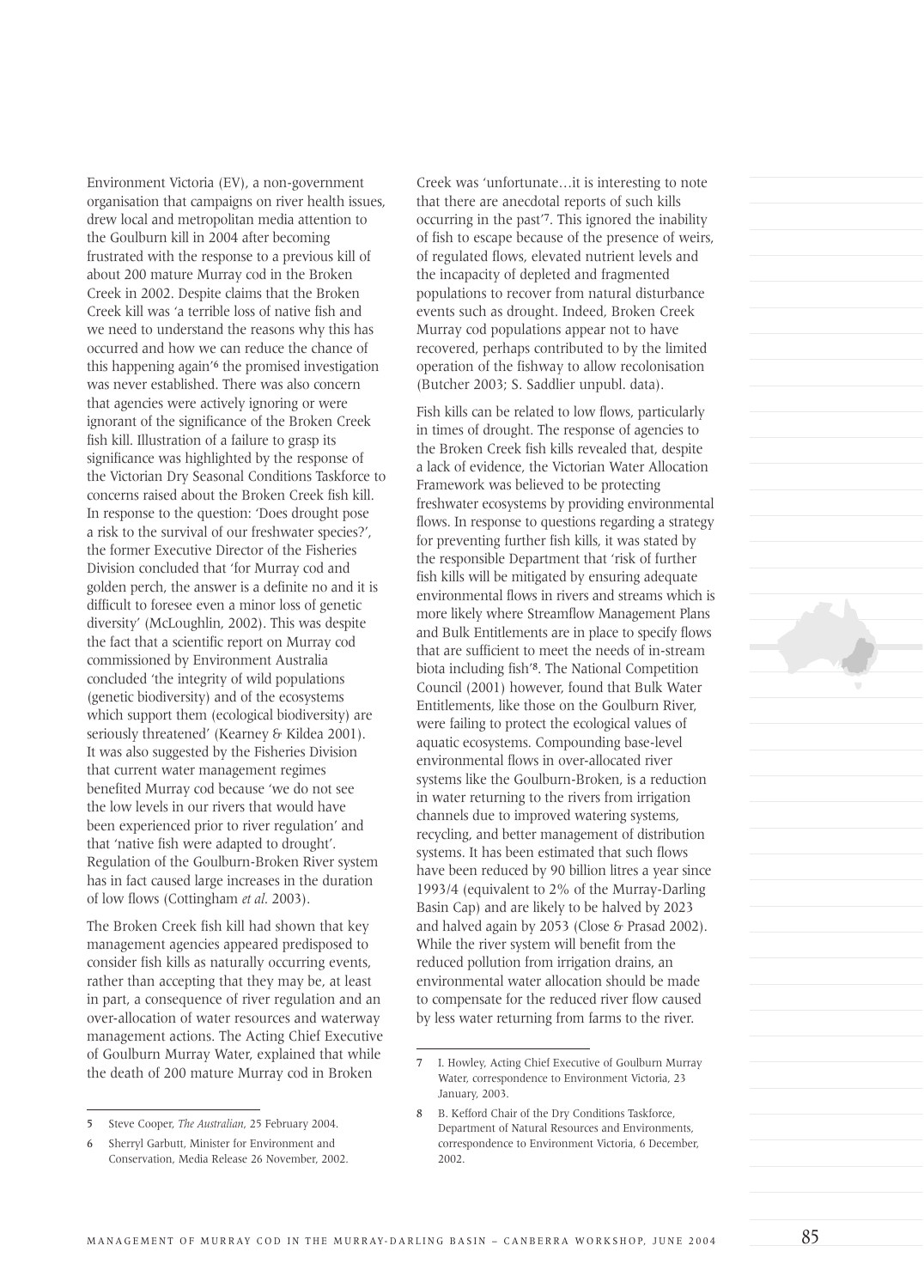The experiences of the Broken Creek fish kill shaped the community response to the Goulburn River fish kill. Immediately following the Goulburn River fish kill, regional newspapers were reporting government agencies' claim that the kill had been caused by low dissolved oxygen before any scientific investigation had occurred. 'Low dissolved oxygen' appears to be a common 'cover all reason' suggested by agencies as the cause of such kills, rather than a symptom of unknown events that resulted in the creation of water with low dissolved oxygen. 'Low oxygen levels' does not explain the cause of these low levels, objectively assess other potential causes, or explain why eye witness reports indicated that some fish were behaving in a manner that anglers and scientists considered to be consistent with poisoning (T. Ryan pers. comm.; EPA 2004).

Community and environment groups argued in the media and to the Hon. John Thwaites, Minister for Environment and Water, that the Goulburn River fish kill required more than 'a business as usual' response, given that many of the fish killed were supposedly protected by both State and Commonwealth laws. As a result, Minister Thwaites agreed to establish an environmental audit of the Goulburn fish kill. This is the first audit of its kind and will be undertaken by an independent auditor on behalf of the Victorian Environment Protection Agency, with the objective to: *obtain the information and understanding to guide the management of the Goulburn River towards providing a healthier river system. This will include improvements towards meeting the needs of the environment and water users, therefore reducing the likelihood of further fish kill events in the future.*

## *Discussion*

The fish kills in the Goulburn-Broken River systems raise important issues regarding the management of native fish and the failure of Governments to protect them, given that government is the entity that is responsible for the protection of the fish resource (Department of Primary Industry 2003). These fish kills have shown the depth of concern that many people, including farmers, landholders, recreational fishers, environmentalists, scientists, managers and the public has for the future of river systems. The public sees fish as a key indicator of river health and Murray cod is an identifiable, icon species. If this species can be killed in large numbers, then it can certainly happen to many other species, without as much public concern.

Understanding the inter-relationships between a range of factors over time is vital if the number of kills occurring the Goulburn River System is to be reduced. This view appears to be borne out by analysis of the risks of fish kills in the Goulburn River that found that reductions in native fish populations result from the interactions between inadequate flows, poor water quality, poor habitat and predation (Cottingham *et al*. 2001). A range of other factors such as barriers to recolonisation and angler take also impact on native fish populations and may inhibit their rehabilitation.

The health of the Murray River System is a political issue. Industry leaders, advocates and consultants have argued that 'the river is in good health'9. Such views dismiss clear scientific evidence that shows that the Murray is in decline and the historical record of environmental change in the Murray system.

The recent kills of Murray cod are an indication of rivers under stress and of being managed more for water supply than for ecosystem well-being and threatened species protection. Illegal fishing has been described as the theft of a public resource (Department of Primary Industry 2003) and the loss of these fish due to fish kills should be viewed in the same way. We need to learn from these fish kills and improve management actions and responsibilities because we cannot afford to lose such valuable and irreplaceable public assets.

<sup>9</sup> P. Weller, Truth at risk, not river health, *Weekly Times*, 17 December 2003.